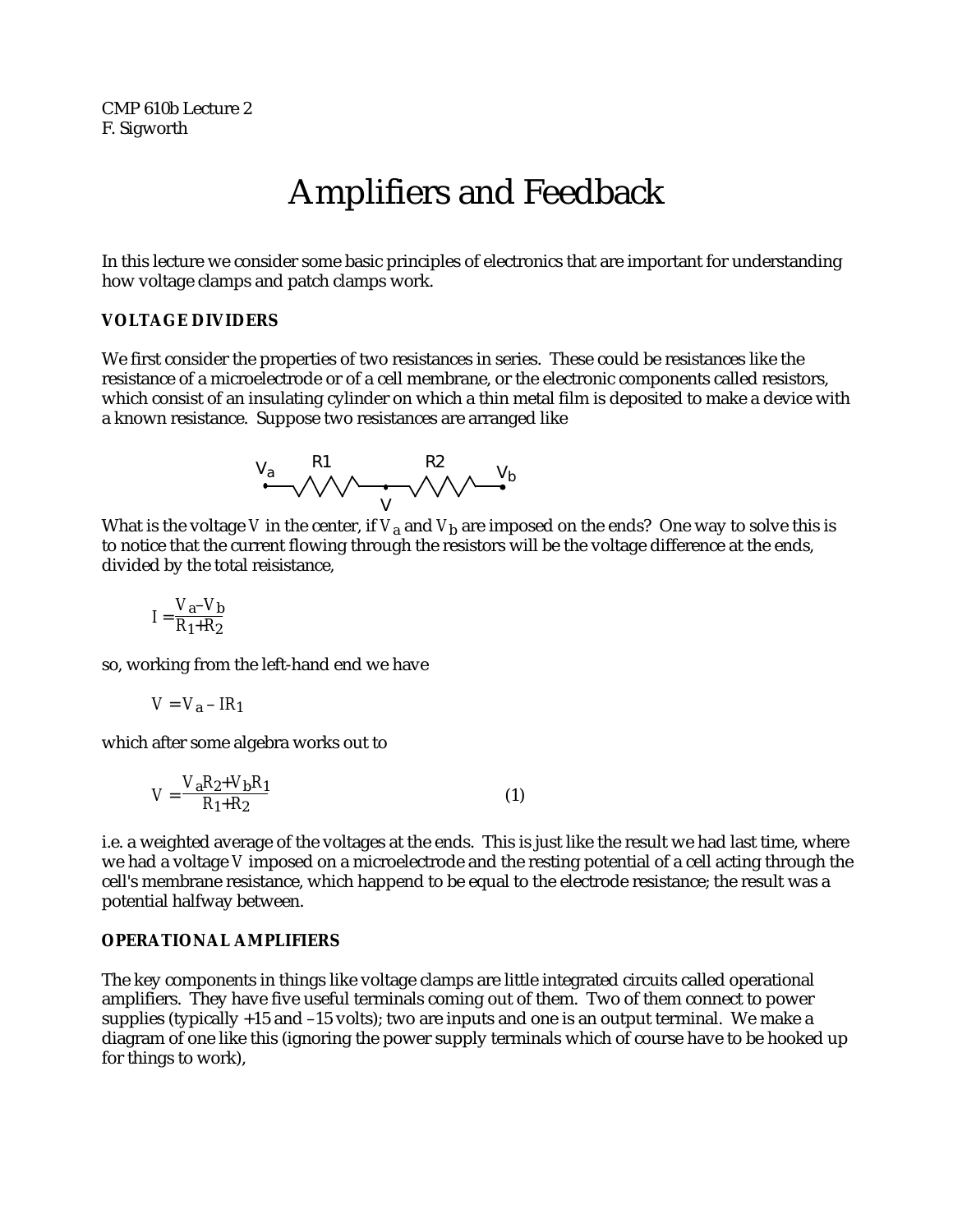

Here  $V_+$  and  $V_-$  are the voltages on the non-inverting and inverting inputs, respectively, and  $V_0$  is the **output** voltage. A simple description of an operational amplifier is provided by the following equations.

$$
i_{+} = 0
$$
  
\n
$$
i_{-} = 0
$$
  
\n
$$
\frac{dV_{o}}{dt} = (V_{+} - V_{-}).
$$
\n(2)

The first two equations say that no current flows into the two input terminals; the amplifer measures voltages without taking any current (this is not strictly true, but is usually a good approximation!). The third equation says that if any voltage difference exists between the input terminals, the output voltage starts to change. The constant is usually a large number, on the order of  $10^7$ /second. Thus even a small difference causes a rapid change in *V*o.

## **INVERTING AMPLIFIERS**

We will now hook up this operational amplifier in ways to make various sorts of useful devices. First let us use it with two resistors like this:



We have connected the non-inverting input to 'ground' (i.e. the point where we say the potential is zero), apply an input signal *V*in through *R*1 and have connected *R*2 as a 'feedback' resistor, because it connects the output back to the input. We can use equation  $(1)$  to compute what  $V_0$  is, given what *V*in is.

$$
\frac{\mathrm{d}V_0}{\mathrm{d}t} = -\frac{V_{\rm in}R_2 + V_0R_1}{R_1 + R_2}
$$

which can be rearranged to a standard form

$$
\left(\frac{R_1 + R_2}{R_1}\right)\frac{\mathrm{d}V_0}{\mathrm{d}t} + V_0 = -\frac{R_2}{R_1}V_{\rm in}
$$
 (3)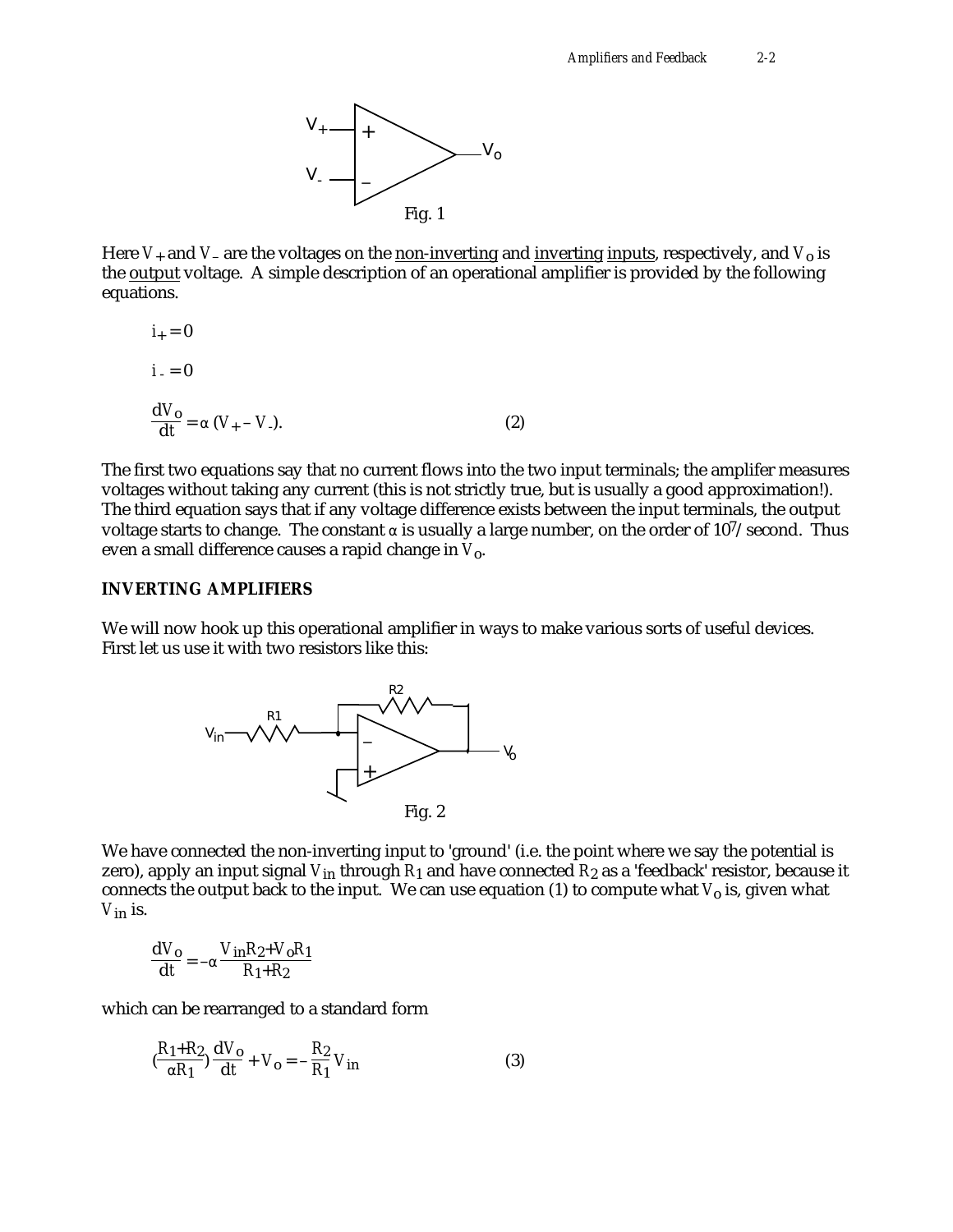The term  $(R_1+R_2)/(R_1)$  is the time constant, and  $-(R_2/R_1)V_{\text{in}}$  is the final value, of the response of this circuit to a sudden change in  $V_{in}$ . For example if  $R_1 = R_2$  then  $V_0$  will follow  $V_{in}$ , only it will be inverted and it will be delayed slightly by a time constant of 2/ , something on the order of 0.1µs. If we made the ratio  $R_2/R_1$  quite large, say by making  $R_2 = 10^6$  and  $R_1 = 10^3$  then we would have an amplifier with a 'gain' of -1000. The time constant would be roughly 1000/, or about 100us.

# **CURRENT TO VOLTAGE CONVERTER**

Here is another way of thinking about the amplifiers we just discussed. Because of the feedback connection via *R*2, the amplifier always acts to keep the voltage at its inverting input at zero. Transiently it will be nonzero when a sudden change is made, but it will return to zero with a short time constant. So we say that the inverting input is approximately at zero.



Then if we inject a current *I*in at the input, this current must be flowing through *R*2 (since no current flows into the amplifier inputs). For *V*– to be zero, we must then have

$$
V_0 - I_{\rm in} R_2 \tag{4}
$$

Suppose  $I_{in}$  is created by a voltage applied through a resistor  $R_1$  (as in Fig. 2). Then  $I_{in}$   $V_{in}/R_1$  and the final relationship is

$$
V_0 - V_{\rm in} (R_1/R_2)
$$

This is a restatement of eqn. (3), only where we have ignored the time dependence.

There are two interesting things to note about the circuit of Fig. 3 and its eqn. (4).

1. It does not matter how *I*in is created, the output voltage will always be proportional to it. Thus we can make amplifiers that sum multiple inputs by connecting multiple inputs through resistors to the inverting input of the amplifier.

2. You can connect things other than resistors to the input. For example, suppose you connect a capacitor:



Since *I*in will equal *C*( d*V*in  $\frac{1}{\text{d}t}$ ) this will act as a differentiator, with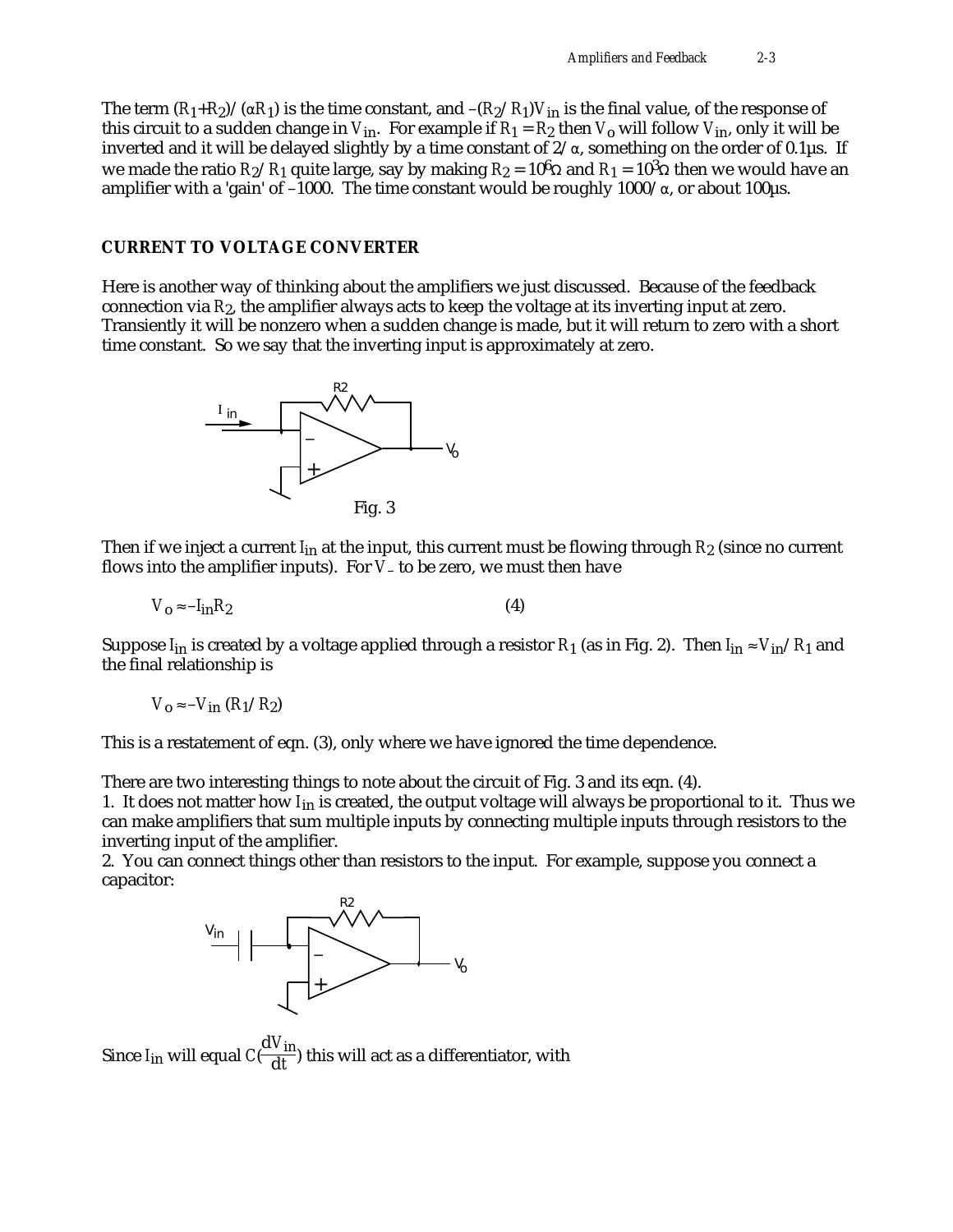$$
V_{\mathbf{0}} - R_2 C(\frac{\mathbf{d} V_{\mathbf{in}}}{\mathbf{d} t}).
$$

#### **NON-INVERTING AMPLIFIERS**

We consider one more amplifier configuration. This is one where  $V_0$  has the same sign as  $V_{in}$ . It is made the following way:



The output voltage is given by

$$
V_o \quad \frac{R_1 + R_2}{R_1} V_{in}.
$$

You can convince yourself that this is true by remembering first that  $V_0$  changes whenever *V*– and *V*+ are unequal, so the negative feedback will tend to keep them equal; and, second, making use of the voltage divider formula (eqn. 1).

#### **CAPACITANCE IN MICROELECTRODES**

Now let me return to a topic I did not cover last time. We considered the problem of trying to control the membrane potential of a cell with a microelectrode. Now we consider the problem of measuring a potential with a microelectrode. The problem has to do with the electrode resistance and its capacitance.

Capacitance is the ratio of the amount of stored charge at an interface to the applied potential difference. For a capacitor made of two metal plates (or made of other conducting surfaces)



the capacitance is

$$
C = \frac{A}{d} \quad \mathbf{0}
$$

Here A is the area of each plate,  $d$  is the spacing,  $\theta$  is a physical constant that is about equal to